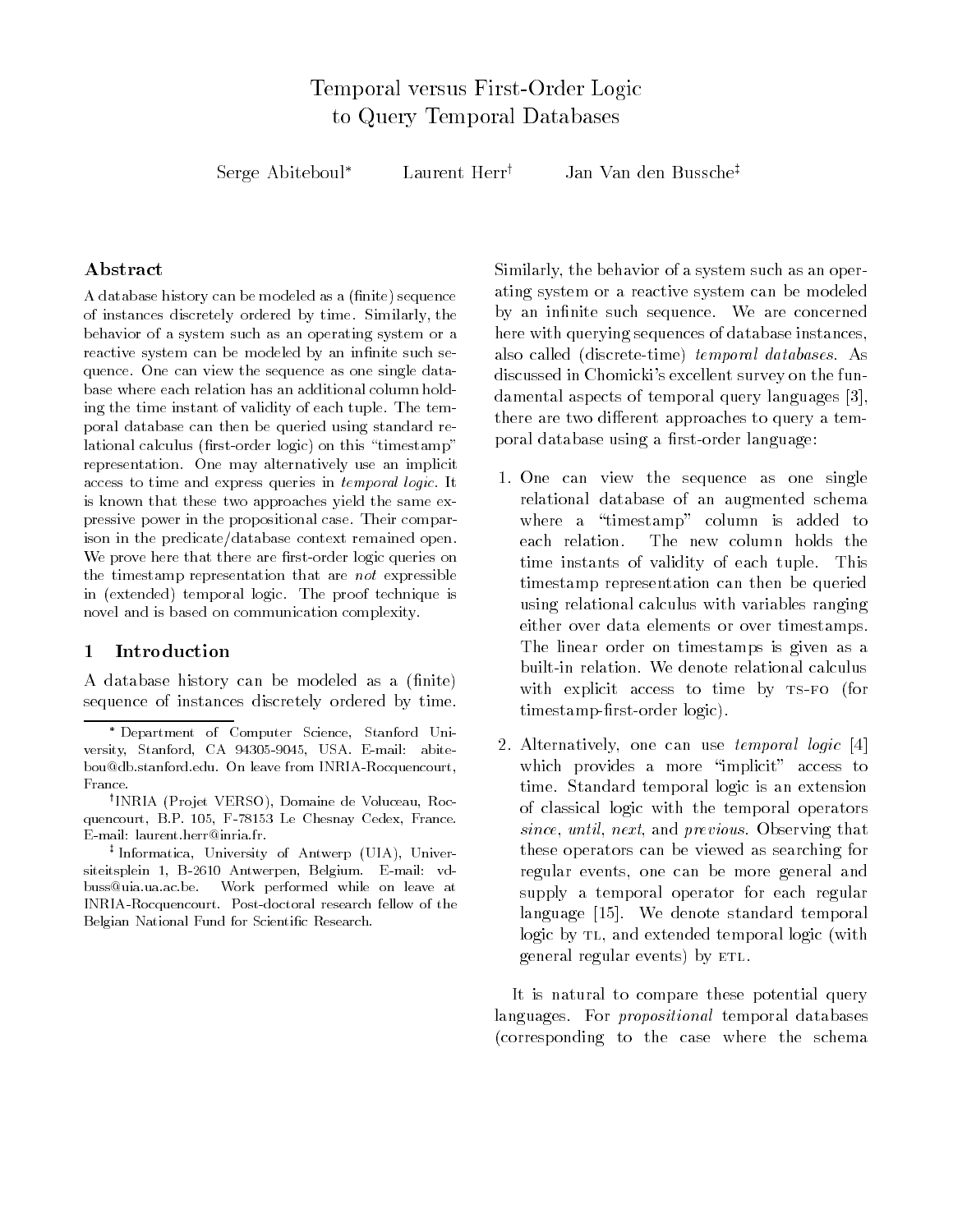consists of relations of arity zero, i.e., Boolean flags, only-this issue is the issue is well understood Since the Since the Since the Since the Since the Since the Si temporal operators of TL can easily be expressed in TS-FO, TL is trivially contained in TS-FO. A  $\mathbf{r}$  result is also that the states that is also that is also that is also that is also that is also that is also that is also that is also that is also that is also that is also that is also that is also that is also the converse containment holds as well: TL and TS-FO are equivalent for propositional temporal databases This is often referred to as the "expressive completeness" of propositional TL. It is also known that ETL is strictly stronger than these two languages in the propositional case: in ETL, one can express that a certain property is periodically true which is impossible in TS-FO.

How the languages compare in the general case remained open. In this paper, we show that some TS-FO queries are not expressible in ETL. Thus, TL is not expressively complete, and TS-FO and ETL are incomparable. We prove these results both for finite temporal databases and for infinite ones.

Evidences for this result already existed since 1971 [9]. Indeed, Kamp obtained results implying that TL is strictly weaker than TS-FO on the class of densely ordered temporal structures, an essentially die erent die erent die erent die gewone die die erenten die erenten die erenten die erenten die erenten die e  still in the densely ordered case- showed that no finite set of first-order temporal operators can be added to TL so as to achieve expressive completeness

Also, in a previous paper, we established another failure in the discrete first-order case of a classical propositional result. Propositional TL with next and *until* only can simulate full propositional TL. We showed in  $\lceil 2 \rceil$  that this is not true in the predicate case. What was not pointed out there is that this failure implies, in turn, the failure in the discrete first-order case of the separation property [5], a most fundamental property of propositional TL known to be intimately related to its expressive completeness

An example of a query separating ETL and TS-FO is "are there two distinct time instants at which the state construction of exactly the same employees-same employees-same employees-same employees-same employeeson a temporal database recording the evolution of a company statistic prove our results of developing a fine analysis of TL computations on a class of temporal databases called "split" and using a proof technique based on communication  $complexity$  [16, 11]. To our knowledge, this is the first time this tool is employed to analyze the

expressive power of query languages

The paper is organized as follows. In Section 2, we provide the necessary background. In Section 3, we exhibit queries on finite temporal databases that are expressible in TS-FO but not in ETL. In Section 4 we show that the techniques also apply to the infinite case. Finally, in Section 5, we mention conditions on the database that bring TL up to the power of TS-FO. We also discuss alternative approaches that may provide di erent proofs of our result

### Preliminaries  $\overline{2}$

We assume some familiarity with relational data bases see eg en databases see eg en databases see eg en database schema is a nite schema is a nite schema is a set of relation names, where each relation name has an associated arity. An *instance* of a schema assigns to each relation name a  $finite$  relation of appropriate arity over a fixed countably infinite domain of data elements. The active domain of an instance is the set of all data elements appearing in some of its relations

A temporal database over a database schema  $S$  is a non-empty finite sequence  $I = I_1, \ldots, I_n$   $(n \geq 1)$ of instances of S. Every  $j \in \{1, \ldots, n\}$  is called a *state* of **I**. The *active domain* of a temporal database is the union of the active domains of its instances

The timestamp representation and the lan $g_{\text{avg}}$  is for the can identify a temporal data base I with a two-sorted relational structure called the *timestamp* representation of  $I$ . Data elements are taken from the active domain of  $I$ , whereas *timestamps* are from the set of states  $\{1, \ldots, n\}$ <sup>1</sup> The timestamp representation also contains the lin ear order on the states as an explicit binary relation - The contains for the contains for each relation of the contact  $\mathbb{R}^n$ arity  $k$  in the database schema, an extended relation  $R$  or arrive  $\pi$   $\tau$  is the motor columns of this relation hold data elements; the last column holds timestamps. The contents of this relation, denoted

<sup>&</sup>lt;sup>1</sup>For clarity, we assume without loss of generality that the domain of data elements is disjoint from the natural numbers However it is some interesting possible (interesting interesting) to simulate timestamps using data elements; we come back to this issue in Section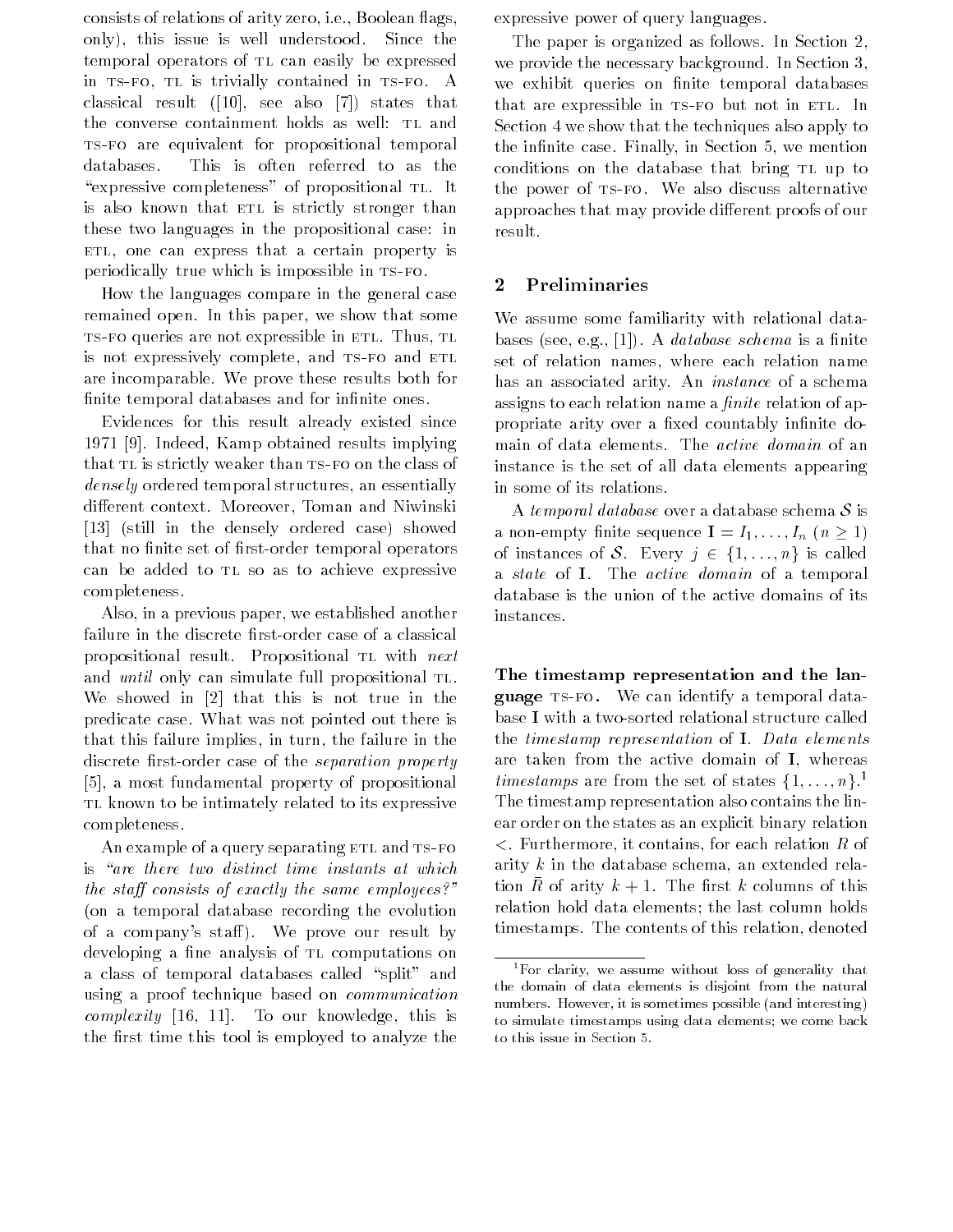$$
I(\bar{R})
$$

$$
I_3(R) \qquad \qquad \boxed{\frac{a-1}{}}
$$



Figure 1: A temporal database and its timestamp representation

$$
\mathbf{I}(\bar{R}), \text{ is}
$$
\n
$$
\bigcup_{j=1}^{n} (I_j(R) \times \{j\}).
$$

 $I_1(R)$ 

 $I_2(R)$ 

 $\bf{Example 2.1}$  A temporal database over a schema consisting of a single unary relation  $S$ , together with its timestamp representation are shown in Figure 1.

Using two stores are the times of times of the times of times of the times of times of times of times of times tamp representation of a temporal database, we obtain a query language that is denoted by  $TS-FO$ . (The *data-variables* range over data elements and time times-the states-states- states-the-sorts of the sorts of the sorts of the sorts of the sorts of the sorts variables will be clear from the context

**Example 2.2** If  $\beta$  is a unary relation holding employees of some company, the following TS-FO formula expresses that x is an employee who has been hired, later fired, and still later re-hired:

 $\blacksquare$ 

$$
(\exists t_1)(\exists t_2)(\exists t_3)(t_1 < t_2 < t_3 \wedge \overline{S}(x, t_1) \wedge \neg \overline{S}(x, t_2) \wedge \overline{S}(x, t_3)).
$$

Extended temporal logic An alternative way of providing a temporal query language is to extend first-order logic with temporal operators rather than explicit time-variables. We will use temporal operators based on regular events, leading to extended temporal logic, denoted by  $ETL$  [15]. The syntax of ETL over some database schema  $S$  is obtained by using the formation rules for standard first-order logic over  $S$  together with one additional formation rule

Let  $L$  be a regular language over the finite alphabet  $\{v_1, \ldots, v_p\}$ , and i.e.  $r_1, \ldots, r_p$  be formulas. Then

$$
L^+(\varphi_1,\ldots,\varphi_p) \qquad \text{and} \qquad L^-(\varphi_1,\ldots,\varphi_p)
$$

are also formulas

The order of the letters in the alphabet  $(v_1, \ldots, v_p)$ is relevant since it allows to relate these letters to  $\sum_{i=1}^{\infty}$  arguments  $\sum_{i=1}^{\infty}$ 

The semantics of ETL is as follows. Let  $I =$  $I_1, \ldots, I_n$  be a temporal database over S. Let part and the community of the community of the community of the community of the community of the community of  $x_1, \ldots, x_k$ , let  $\bar{a} = a_1, \ldots, a_k$  be data elements in the active domain of **I**, and let  $j \in \{1, \ldots, n\}$  be a state. The truth of  $\varphi[\bar{a}]$  in **I** at time j, denoted by  $\mathbf{I}, j \models \varphi[\bar{a}],$  is defined as follows:

- 1. If  $\varphi$  is an atomic formula, a conjunction, a negation, or a quantification, the definition is as usual. Quantification is always on the active domain
- 2. If  $\varphi$  is of the form  $L^+(\varphi_1,\ldots,\varphi_n)$ , with  $L$  a regular language over the alphabet  $\{v_1, \ldots, v_p\}$ then  $I, j \models \varphi[\bar{a}]$  if there exists a word  $w =$  $v_{w_i} \ldots v_{w_n}$  of length  $(n-j+1)$  in L such that

 $\mathbf{I},j\models \varphi_{{w}_i}[\bar{a}]\quad\text{and}\quad\ldots\text{ and}\quad \mathbf{I},n\models \varphi_{{w}_n}[\bar{a}].$ 

3. Symmetrically, if  $\varphi$  is  $L^-(\varphi_1,\ldots,\varphi_n)$ , then  $\mathbf{I},j\models\varphi[\bar{a}]$  if there exists a word  $w=v_{w_j}\ldots v_{w_1}$ of length  $j$  in  $L$  such that

 $\mathbf{I}, j \models \varphi_{w_j}[\bar{a}] \quad \text{and} \quad \ldots \text{ and} \quad \mathbf{I}, 1 \models \varphi_{w_1}[\bar{a}].$ 

**Example 2.3** The formula  $L_1^+$  (true,  $\varphi$ ), where  $L_1^$ is the language  $a^*ba^*$  over the alphabet  $(a, b)$ , is true at time j in there is some time in the future of j jestelf stelf j finale j itself - it true Similarly, and the similar similar similar similar similar simi  $L_1^-$  (true,  $\varphi$ ) expresses that  $\varphi$  holds sometime in the past

Now recall Example 2.2. The following ETL state now has been one in the past and the past and the past and the past and the past and the past and the pas will again be one in the future:

$$
\neg S(x) \wedge L_1^-(S(x)) \wedge L_1^+(S(x))
$$

For another example, a formula which is true only in the last (or first) state is  $L_2^{\scriptscriptstyle +}$  (**true**) (or  $L_2^-({\bf true})),$  where  $L_2$  is the singleton language  $\{a\}.$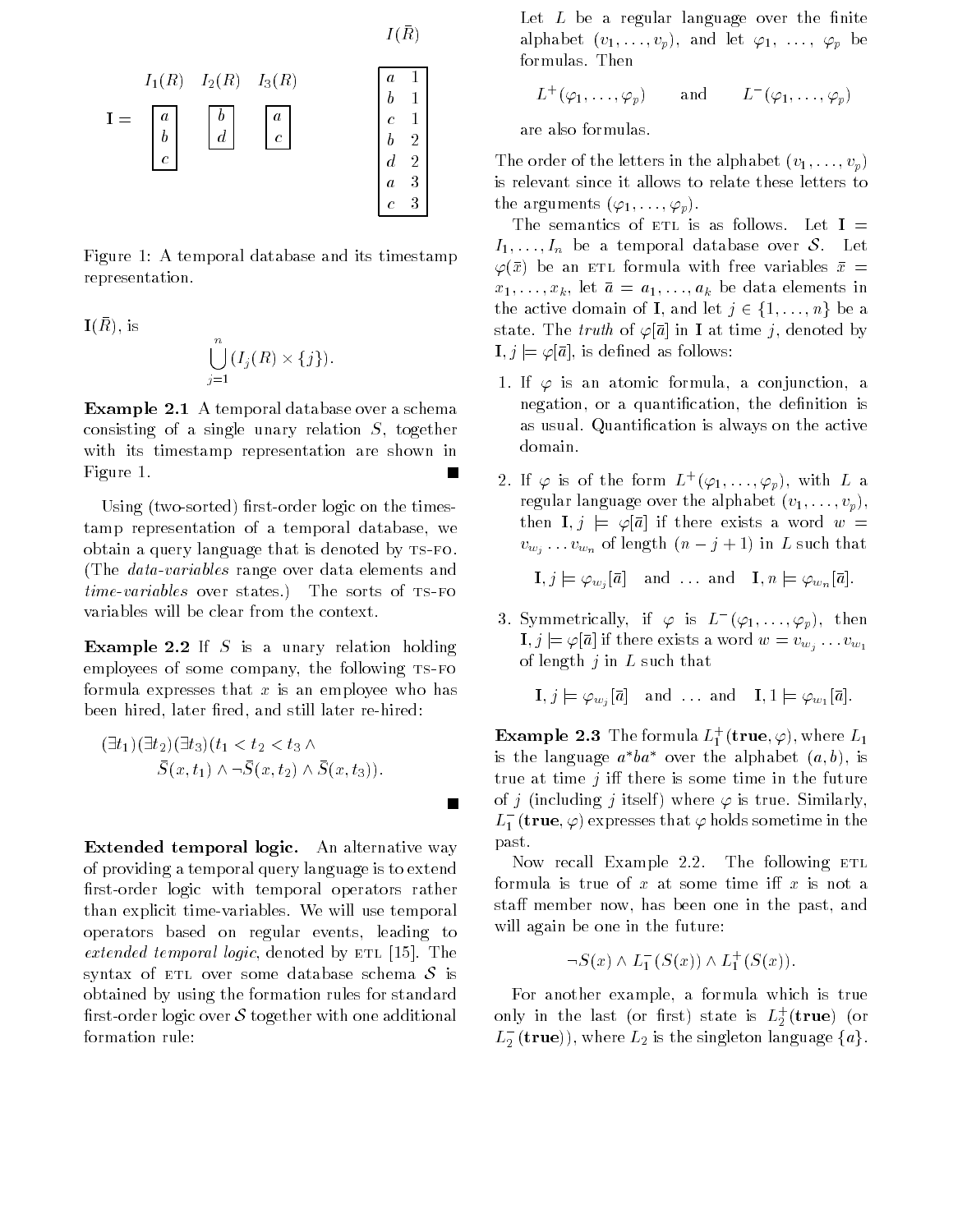rinally, the formula  $L_3^+(\mathbf{true}),$  where  $L_3$  is the language  $(aa)^*$ , is true in the first state iff the length of the temporal database is even

 $\mathbf{L}$  and  $\mathbf{L}$  are previous example showed how the familiar temporal operators 
sometimes in the future" and "sometimes in the past" of standard temporal logic  $[4]$  can be expressed in ETL. We next show how the other temporal operators of standard temporal logic can be expressed

The temporal connectives since and until can be expressed in ETL as follows:

$$
\varphi \text{ since } \psi \equiv L_4^-(\varphi, \varphi \wedge \psi, \text{true})
$$

and

$$
\varphi \text{ until } \psi \equiv L_4^+(\varphi, \varphi \wedge \psi, \text{true}),
$$

where  $L_4$  is the language  $a^*bc^*$  over the alphabet  $\{w, v, v\}$ . Incording the next which previous are expressed as

next 
$$
\varphi \equiv L_5^+(true, \varphi)
$$

and

$$
\textsf{previous}\,\varphi\equiv L_5^-(\mathbf{true},\varphi),
$$

where  $L_5$  is the language  $aba^*$  over the alphabet  $\cdots$ 

Temporal logic, i.e., the fragment of ETL having as only temporal operators since, until, next, and previous, is denoted by TL.

The above examples also illustrate a subtle feature of our definition. When searching for a regular event in the future (using the  $L^+$ connective, we require that a word in L can be word in found which reaches precisely the last state of the temporal database. Similarly, when searching in the past, a word must be found which reaches precisely the first state. We refer to this as full search, as opposed to partial search which does not require the match to reach the beginning or end As illustrated in some of the above examples, it is easy to simulate partial search using full search it suffices to continue testing for true after the desired match has been found. Conversely, it can be shown proof omitted- that full search can be simulated using partial search

**Boolean queries.** A *Boolean* query on a class of temporal databases over some fixed schema is a mapping assigning true or false to each database in the class. Every TS-FO sentence (formula without free variables- denes a Boolean query in the obvious way. Also every ETL sentence  $\varphi$  defines a Boolean query  $Q$  in a natural way:

 $\mathcal{L}$  or temporal database in  $\mathcal{L}$  ,  $\mathcal{L}$  ,  $\mathcal{L}$  ,  $\mathcal{L}$  ,  $\mathcal{L}$  ,  $\mathcal{L}$  ,  $\mathcal{L}$ true on <sup>I</sup> at every state

An alternative would be to require  $\varphi$  to be true only at the *first* state, but this leads to the same class of queries

TL is obviously expressible in TS-FO. For example, to express that  $\varphi$  until  $\psi$  holds at t, one states that there exists  $t' > t$  such that  $\psi$  holds at  $t'$  and  $\varphi$  holds at each  $t''$  between  $t$  and  $t'$ . As shown in Example 2.3, the query "the length of the  $temporal database$  is even" is expressible in  $ETL$ . It is not expressible TS-FO, since parity of a linear order is well-known not to be first-order definable. In the next section, we will show that conversely, there are queries expressible in TS-FO but not in ETL. Since TL is a sublanguage of ETL, we will thus establish that TL is strictly less expressive than

#### $\bf{3}$ TS-FO queries inexpressible in ETL

In this section, we first introduce a variant of the communication of the communication of  $\mathbf{N}$  and  $\mathbf{N}$  are contributions of the communication of the communication of the communication of the communication of the communication of the communication of the communicat introduce the notion of "constant communication complexity" of binary predicates on sets of sets (of data elements-we also introduce the class of splitters of splitters of splitters of splitters of splitters of s temporal databases Each binary predicate on sets of sets gives rise to a query on split databases We then prove that if the communication complex ity of a predicate is not constant, then the corresponding query is not expressible in ETL. However, natural predicates of non-constant communication complexity exist whose corresponding queries are expressible in TS-FO.

#### $3.1$ Communication protocols

Let  $P$  be a binary predicate on sets of sets of data elements. We say that  $P$  has *constant communica*tion complexity if there exist fixed natural numbers  $k$  and  $r$  and a communication protocol between two parties denoted by A and B- that for each nite set D of data clements, can evaluate P (21, 1) on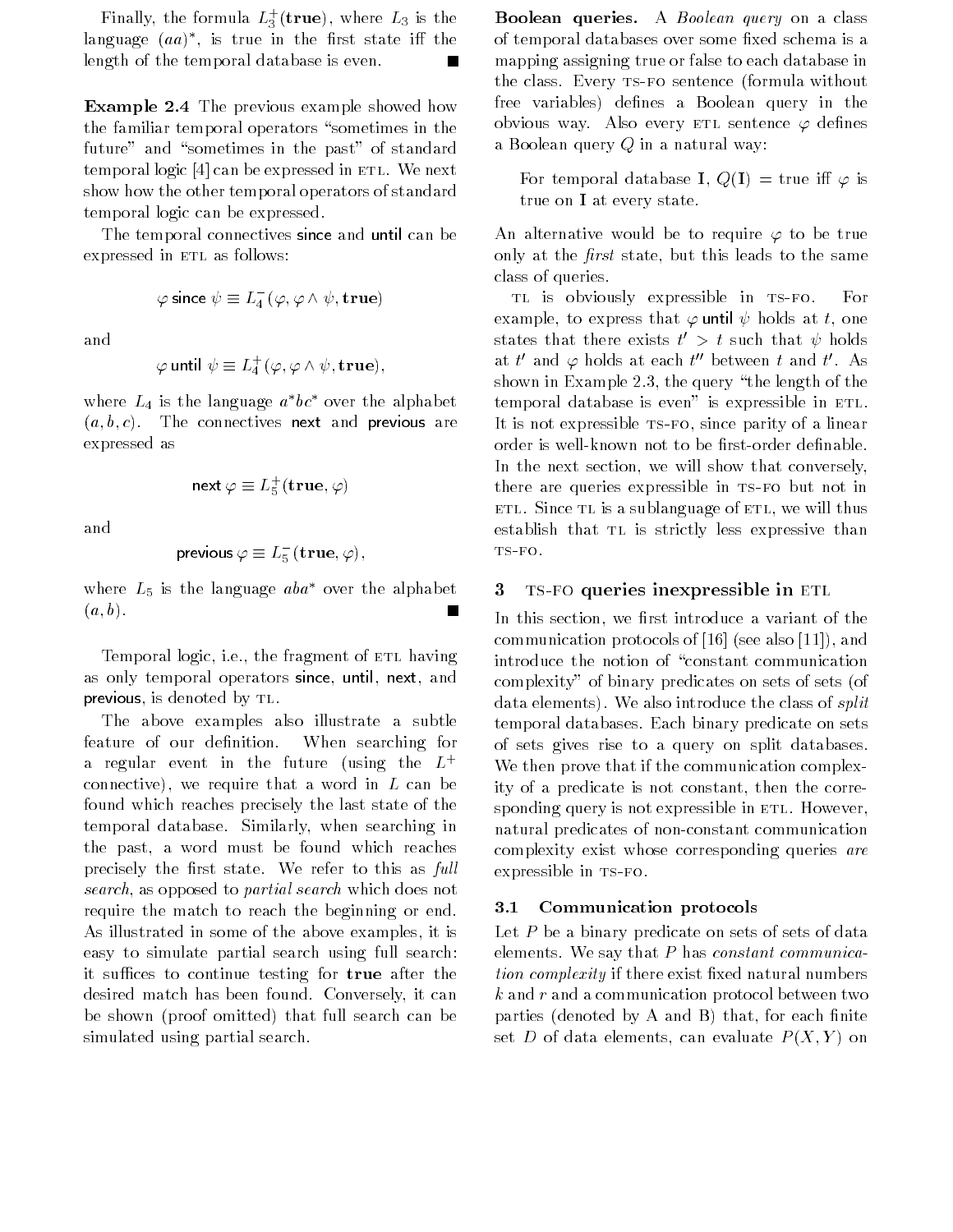any sets  $X$  and  $Y$  of non-empty subsets of  $D$  as follows

- 1. A gets X and B gets Y. Both parties also know  $D.$
- $\mathbb{L}$ . It sends a message  $\alpha_1$   $\alpha_1$  ( $\beta$ ),  $\alpha$   $\beta$ ), and  $\beta$  $\mathcal{L}$  is a message b  $\mathcal{L}$  ,  $\mathcal{L}$  ,  $\mathcal{L}$  ,  $\mathcal{L}$  ,  $\mathcal{L}$  ,  $\mathcal{L}$  ,  $\mathcal{L}$  ,  $\mathcal{L}$ Each message is a  $k$ -ary relation on  $D$ .
- $\alpha$ . It again sends a message  $\alpha_2$   $\alpha_2$   $\alpha_3$   $\beta_4$ . B, and B again replies with a message  $b_2 =$  $\sim$   $\angle$   $\sim$   $\sim$   $\angle$   $\sim$   $\angle$   $\sim$
- 4. After r such message exchanges, both A and B have enough information to evaluate  $P(X, Y)$ correctly. Formally, they apply a Boolean function

$$
a_{r+1}(D, X, b_1, \ldots, b_r) \quad \text{(for A)}
$$

or

$$
b_{r+1}(D, Y, a_1, \ldots, a_r) \quad \text{(for B)}
$$

 $\sum_{i=1}^{n}$  . The state is the  $\sum_{i=1}^{n}$  is true.

So, formally, a protocol consists of the functions  $a_1, \ldots, a_r, a_{r+1}$  and  $b_1, \ldots, b_r, b_{r+1}$ . Note that the computing power of  $A$  and  $B$  is unlimited; the functions defining the protocol can be completely arbitrary

**Example 0.1** As a simple example, let  $P(X, I)$ be true if the maximal cardinality of an element in  $X$  is larger than the maximal cardinality of an element in  $Y$ . Then  $P$  has constant communication complexity with  $k=1$  and  $r=1$ . Indeed, A sends to B an element of X with maximal cardinality, and B replies with an analogous element for  $Y$ . Both er what B can then evaluate P yer per then own, by a simple comparison of cardinalities

We have a first lemma:

 $\bf$ **Lemma 0.2** The equality inclusion and disjointness predicates do not have constant communica tion complexity

 $\mathbf{r}$  , suppose there is a communication protocol for the equality predicate with  $r$  exchanges of messages of arity  $k$ . Call any such sequence  $a_1b_1 \ldots a_rb_r$  of messages a *dialogue*. Since k is fixed, for large enough  $D$  there are less dialogues than sets

of non-empty subsets of  $D$ . Hence, there are two adistication and which the protocol that the protocol that the protocol that the protocol that the protocol th yields the same dialogue when evaluating  $P(X, X)$ and P (P Y P H & CHOIL CHID Same dialogue will also  $b \circ a$  about  $\circ a \circ b$  . We also contradictive  $\circ a \circ b$  of  $\circ a \circ b$ 

It follows that the inclusion and disjointness predicates are not of constant communication com plexity either. Indeed, communication protocols for these predicates can be easily transformed into a communication protocol for equality. It suffices to observe that it is in the second in the second in  $\mathcal{L}$ vice versa, and that  $X\subseteq Y$  iff  $X$  and  $Y^c$  are disjoint

Our notion of communication protocols is a "setbased" variant of the original bit-based one, where the predicate to be evaluated is a predicate on bit strings, and the exchanged messages are individual bits. Yao [16] showed in this setting that the equality predicate on strings of length  $n$  requires a number of bit exchanges that is linear in  $n$ . Lemma  $3.2$  can also be proven from this fact.

#### $3.2\,$ Split databases

We now fix the database schema to consist of one single unary relation  $S$ . A temporal database is then a sequence of finite sets of data elements. A temporal database is called split if there is exactly one state whose instance is empty. This state is called the *middle* state of the split database. If  $\blacksquare$   $\blacksquare$  I  $\blacksquare$  is a spine database with middle state m then its right part  $I_m, \ldots, I_n$  is denoted by  $\mathbf{I}_{right}$ and its *left part*  $I_1, \ldots, I_m$  by  $I_{left}$ . Observe that one can test in TL whether a temporal database is split

We next define an auxiliary language  $split$ -ETL whose semantics is only defined on split databases. ers from extensively supposed to different distance and an extensively interest on the contract of the contract of  $\mathcal{S}$ that each temporal operator  $L^+$  ( $L^-$ ) is split into a "left" and a "right" version  $L_{\,leftet}^{\mp}$  and  $L_{\,rightth}^{\mp}$  ( $L_{\,leftth}^{\mp}$ and  $L_{right}^{-}$ ). right

Informally the left right-definition of a temporal  $\mathcal{L}$  right-definition of a temporal  $\mathcal{L}$ operator behaves roughly the same as the operator itself except that only the left right-definition of the left right-definition of the left right-definition of the split database is taken into consideration Formally, let **I** be a split database of length  $n$  with middle state m. For each state j of I we define

$$
left(j) := \begin{cases} j & \text{if } j \le m \\ m & \text{if } j \ge m \end{cases}
$$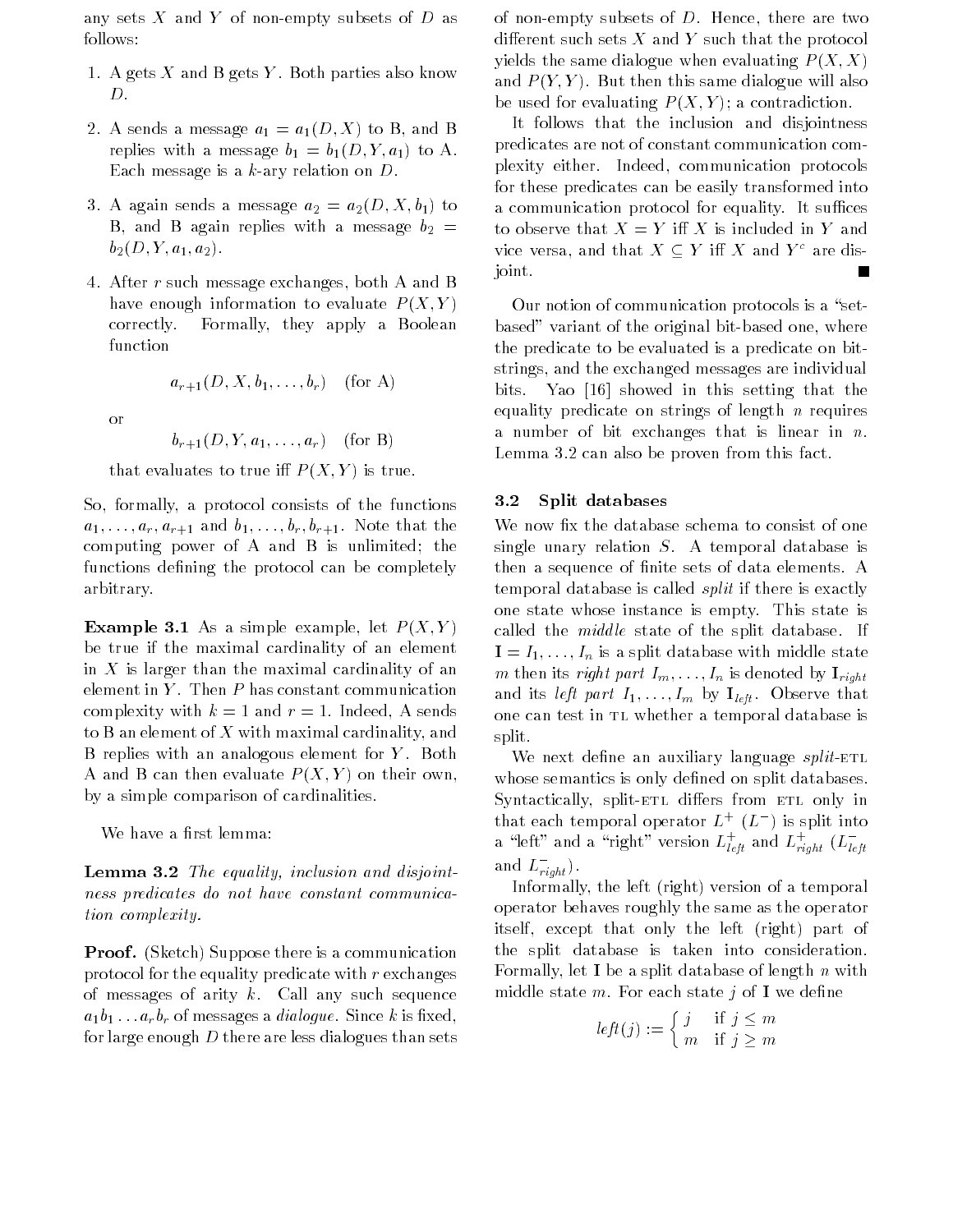and

$$
right(j) := \begin{cases} 1 & \text{if } j \le m \\ j - m + 1 & \text{if } j \ge m \end{cases}
$$

so is the state in the state in the state in the state in the state in the state  $\mathcal{L}_i$ part of I corresponding to j, if j is indeed contained in that part; if not, the default values  $m$  and 1, respectively, are used.

The semantics of the split temporal operators is then defined as follows. For  $\star$  being either  $-$  or  $+$ ,  $\mathbf{I},j\models L^{\star}_{left}$  if  $\mathbf{I}_{left},left$   $left(j\right)\models L^{\star},$  and  $\mathbf{I},j\models L^{\star}_{right}$  if  $\mathbf{I}_{right}, right(j) \models L^{\star}.$ 

We now have our second lemma.

**Lemma 3.3** On spin databases, each et formula is equivalent to a split- $ETL$  formula.

**Proof.** (Sketch) Consider a temporal operator  $L^+$ of  $ETL$ , with  $L$  a regular language over the alphabet  $\{v_1, \ldots, v_p\}$  . Then B is defined by some nite of automaton  $M$ . Let the states of  $M$  be numbered  $1, \ldots, q$ , with 1 the initial state, and let F be the set of final states. For  $z \in \{1, \ldots, q\}$  and  $Z \subseteq \{1, \ldots, q\}$ , let  $M_{zZ}$  be the automaton obtained from  $M$  by changing the initial state to  $z$  and the set of final states to  $Z$ , and denote by  $L_{zZ}$  the language defined by  $M_{zZ}$ . Let  $v_0$  a symbol not in the alphabet  $\{v_1, \ldots, v_p\}$ . Then the ETL formula  $L^+(\varphi_1,\ldots,\varphi_p)$  can be expressed in split-ETL as

$$
((at\_right \vee at\_middle) \wedge L_{right}^{+}(\varphi_{1}, \ldots, \varphi_{p})) \vee (at\_left \wedge \bigvee_{z=1}^{q} ((L_{1\{z\}})_{left}^{+}(\varphi_{1}, \ldots, \varphi_{p}) \wedge _{z=1}^{q} (v_{0}L_{zF})_{right}^{+}(\mathbf{true}, \varphi_{1}, \ldots, \varphi_{p})).
$$

In the above, the language  $v_0L_{zF}$  is interpreted  $\sigma$  . The alphabet  $\{v_0, v_1, \ldots, v_p\}$  , which we have used  $\sigma$ the abbreviations

$$
at\_middle = \neg(\exists x)S(x);
$$
  
\n
$$
at\_left = K_{left}^{+}(true, at\_middle);
$$
  
\n
$$
at\_right = K_{right}^{-}(true, at\_middle),
$$
  
\n
$$
at\_right = K_{right}^{-}(true, at\_middle),
$$

where  $K$  is the language  $a \cdot b$  over the alphabet  $\cdots$ ,  $\cdots$ ,  $\cdots$ 

The case  $L^-$  is treated similarly.

#### $3.3$ Inexpressibility

Let  $P$  be a binary predicate on sets of sets, as in Subsection 3.1. Consider the Boolean query  $Q_P$  on split databases defined as follows. For a split database  $I = I_1, \ldots, I_n$  with middle state m,  $Q_P({\bf I})={\rm true}$  if  $P(L,R)$  holds, where  $L=\{I_j\mid 1\leq k\}$  $j < m$ } and  $R = \{I_j \mid m < j \leq n\}$ .

Our third lemma connects temporal queries to communication protocols

**Lemma**  $J$ **.**  $I$   $Q$   $P$  is copicssible in eight, then  $I$ has constant communication complexity.

 $\mathbf{F}$  recent  $\{S_{\text{max}}\}$  is expressible in ett. By Lemma 3.3,  $Q_P$  is expressible by a split-ETL formula  $\theta$ . Consider all subformulas of  $\theta$  of the form  $L_{\delta}^{s}(\ldots),$  where  $\star$  is  $+$  or  $-$  and  $\sigma$  is left or right, and let  $\pi_1, \ldots, \pi_r$  be a listing of these such that each subformula occurs after its own subformulas Let k be the maximal number of free variables of any of these subformulas. We show that  $\theta$  yields a communication protocol for <sup>P</sup> with <sup>r</sup> exchanges of messages of arity  $k$ .

Let  $X$  and  $Y$  be two sets of non-empty subsets of a finite set  $D$  of data elements, and consider any split temporal database I with middle state  $m$ , such that  $X = \{I_j \mid 1 \leq j < m\}$  and  $Y = \{I_j \mid m < j\}$  $j \leq n$ . In order to evaluate  $P(X, Y)$ , it suffices to evaluate QP I- for which in turn it suces to evaluate  $\theta$  at some state of I. To do the latter, the parties evaluate, in succession, each subformula  $\pi_i$ on every  $k$ -tuple of active domain elements, at the middle state. If the temporal operator of  $\pi_i$  is a left right- version then A B- knows how to do this and he sends the resulting  $k$ -ary relation to B A- Note in this respect that both parties can be assumed, without loss of generality, to know the active domain of  $I$ ; if not, they can send the set of elements of  $D$  appearing in their set of sets to each other in a single exchange of messages-state of messages-state of messages-state of messages-state of messagesvalues of all the  $\pi_i$  are known to both parties, they have enough information to evaluate  $\theta$ .

Putting everything together, we obtain our main result

**Theorem** *O***.** Over schemas containing at least one relation of nonzero arity there are queries  $expressible$  in TS-FO but not in ETL. In particular, query  $Q$  "are there two different states with the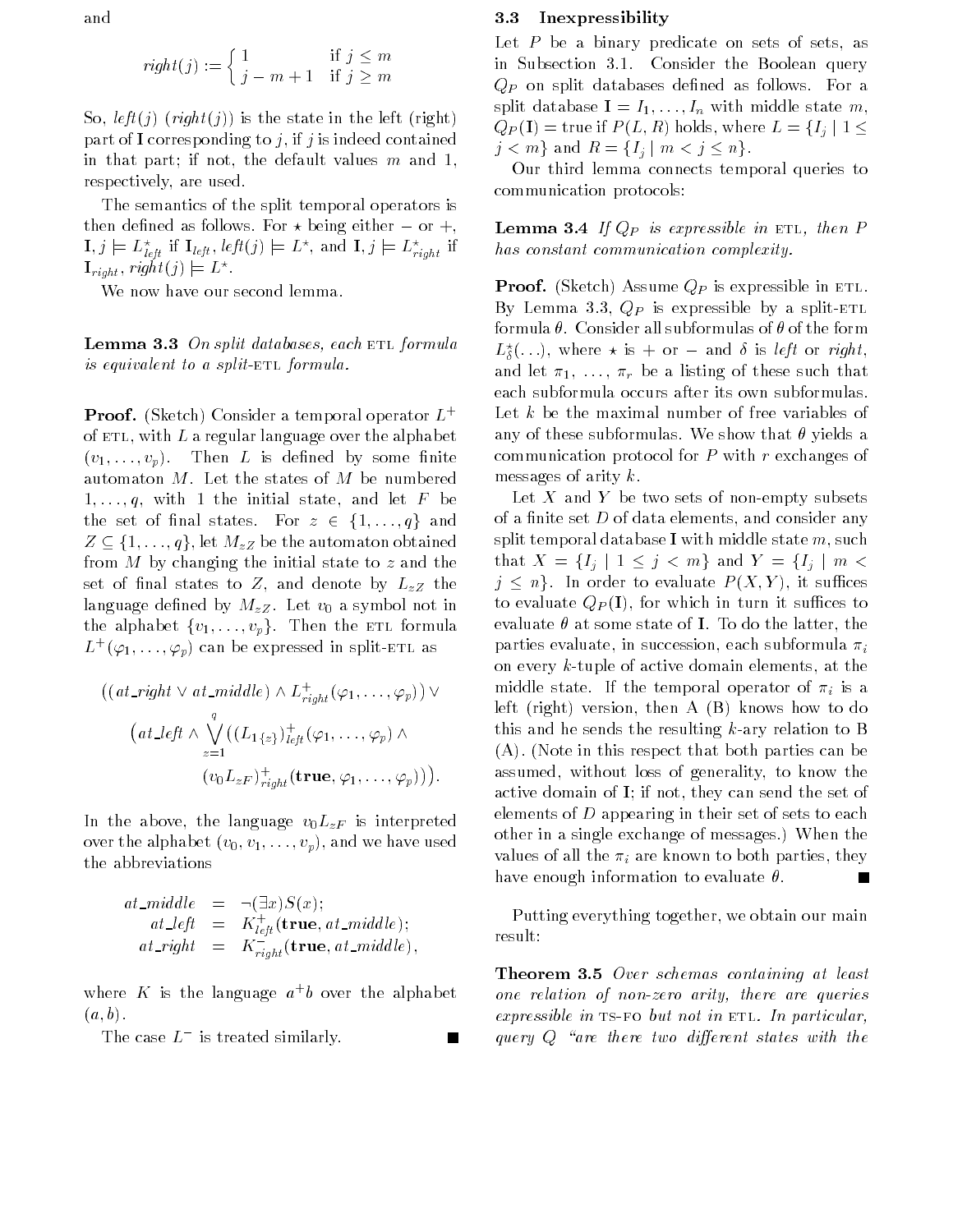same instance- is expression in the expression  $in$   $ETL$ .

Proof $\sim$  simplicity we assume that  $\sim$  simplicity we assume that  $\sim$ schema consists of a single unary relation  $S$ . Query  $Q$  is obviously expressible in  $TS-FO$ :

 $(\exists t)(\exists t')$  $(t \neq t' \wedge (\forall x)(\overline{S}(x,t) \leftrightarrow \overline{S}(x,t'))).$ 

On the class of split databases whose left and right parts do not contain repetitions,  $Q$  corresponds to  $Q_P$ , where P is the non-disjointness predicate. By Lemma 3.2, the complement of P (so also P itself) does not have constant communication complexity Hence, by Lemma 3.4,  $Q$  is not expressible in ETL.

Corollary Over schemas containing at least one relation of non-zero arity,  $TL$  is strictly less  $expressive than TS-FO.$ 

Note that our result remains valid under the assumption that the data elements are totally ordered. Indeed, the proof of Lemma 3.2 holds regardless of any knowledge eg total order- the parties may have of the set  $D$ .

# 4 Infinite temporal databases

In this section, we extend our result to the case of innite but still discrete but still discrete but still discrete but still discrete but still discrete databases

An *infinite temporal database* over a schema  $S$ is an infinite sequence  $I = I_1, I_2, \ldots$  of instances of S. So, the set of states is the set of non-negative natural numbers, and the active domain may be infinite (although every individual instance is, by denition still nite-term in the present discussion still nite-term in the present discussion of the present discussion of the present discussion of the present discussion of the present discussion of the present discussion we focus on expressiveness, and not on the issue of finitely representing an infinite temporal database or e ectively computing answers to queries References on these issues can be found in 

The query languages TS-FO and ETL can also be used on infinite temporal databases. For TS-FO, this is clear For etl one uses languages rather than ordinary languages in defining the semantics of the future temporal operators, since the future of every state is now infinite. The past of every state is, on the contrary, still finite. (All our results extend easily to the case of two-way infinite term por an enter an entry or control of the case of the control of the control of the control of the control o is a set of infinite, rather than finite, words, and that a regular of the group can still be dened by a finite automaton; an infinite word is accepted by the automaton if while reading the word it enters an accepting state infinitely often.

We now argue that our techniques of the previous section extend to the infinite case. An infinite temporal database is again called *split* if there is exactly one state whose instance is empty The *right part* of an infinite split database is itself infinite; the *left part* is finite. Syntax and semantics of *split*-ETL on infinite split databases are defined in terms of ETL exactly as before. The result that split-ETL can simulate ETL on split databases goes through in the infinite case; the only modification to the proof of Lemma 3.3 is that in the large expression for  $L^+$ ,  $L_{zF}$  now becomes an language Finally the proof of Lemma structures in over verbatim, with the condition that instead of a finite  $I = I_1, \ldots, I_n$  we use an infinite  $I = I_1, I_2, \ldots, I_n$ and instead of  $\{I_j\mid m\,<\,j\,\leq\,n\}$  we use  $\{I_j\mid m\leq j\leq n\}$  $m < j$ . Note that this implies that party B of the protocol deals with an infinite object, but this is of no concern since his computing power is unlimited We thus have:

**THEOREM F.I** On infinite temporal databases over a scheme containing at least one relation of non zero arity, there are queries expressible in  $TS-FO$ but not in ETL. As a consequence, TL is strictly weaker than  $TS-FO$  on infinite temporal databases.

# Discussion

To conclude, we mention some cases in which TS-FO is not more powerful than TL. We also discuss alternative approaches that may provide di erent proofs of our result

Local time. For clarity, we have separated the data elements in a temporal database from the natural numbers used to number its states. If, however, one allows these natural numbers to be stored in the database instances, an interesting special case can be indicated in which TL is expressively complete, i.e., equivalent to TS-FO.

More specifically, assume the database schema contains a unary relation  $Time$ , and assume the contents of that relation at the  $i$ -th state is the singleton  $\{i\}$ . Temporal databases of this kind are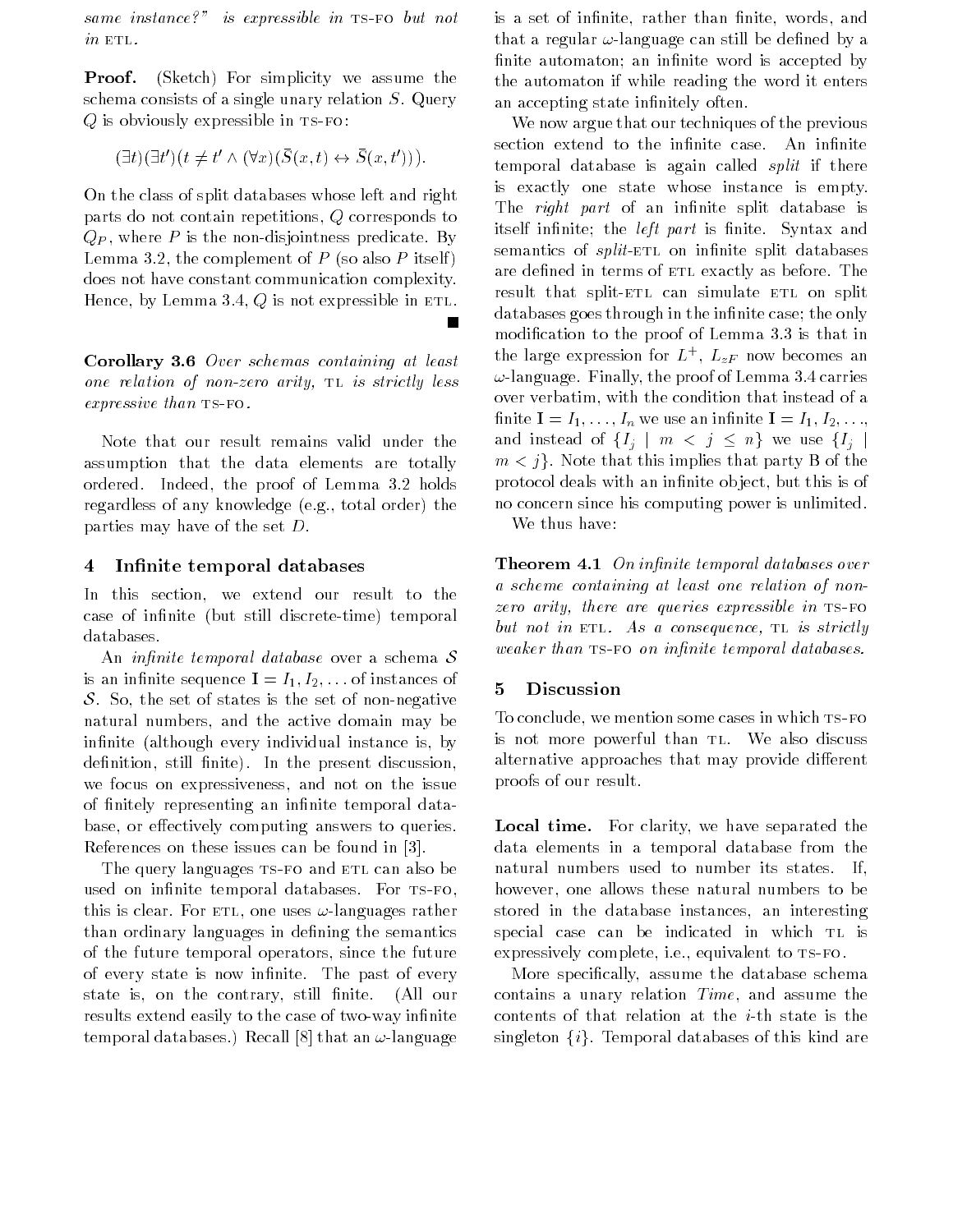said to have *local time*. The local time assumption is quite realistic in practice, and has been made, e.g., by Gabby and McBrien  $[6]$ . It also seems to be implicitly made by Tuzhilin and Cli ord  We note

**Proposition 0.1** On local time databases, in is equivalent to  $TS-FO$ .

**The property only the proposition holds because on** the class of local-time temporal databases, both the timestamp representation of the database as the linear order on the timestamps are definable in TL. Indeed, for a relation  $R$ , the timestamped relation  $R$  consists simply of all tuples  $(u, v)$ , where  $u$  is in  $R$ at some state and  $i$  is the contents of  $Time$  at that state. This is readily expressible in TL. The linear order  $t < t'$  on timestamps then corresponds to saying that  $t$  is the contents of *Time* at some state and  $t^\prime$  is the contents of  $Time$  at a later state. Also this is readily expressed in TL.

The above proposition provides an a posteriori justification of the, at first sight erroneous, expressive completeness claims on  $TL$  made in  $[6, 14]$ .

Actually, by essentially the same argument, a more general result can be proven Let x- be an arbitrary fixed TL-formula. For each state j of  $\alpha$  temporal database  $\blacktriangle$ ,  $\blacktriangleright$  dennes a relation  $\blacktriangleright$   $\langle \perp \rangle$  on the just instance I is and I if  $\{f_i\}$  is an and I is a figure in the latter of the latter in the latter of for any two dimensions states of a is called  $\tau$ and observe that I also the used as the used as the used as the used as the used as the used as the used as th a simulation of the timestamp  $j$ , it can be shown that

**I** reposition  $\sigma$ . On the class of  $\varphi$ -alsform databases,  $TL$  is equivalent to  $TS-FO$ .

For example, local-time databases are  $\varphi$ -disjoint  $\cdots$  . The simple  $\cdots$  in the  $\mathbb{Z}_p$  in the case in the case in the simulation of  $\mathbb{Z}_p$ point are *insert-only* databases where for each  $j$ , the instance at state  $j+1$  is obtained from the instance at state  $j$  by inserting a non-zero number of tuples in some of the relations. Insert-only databases are  $\varphi$ -disjoint with  $\varphi$  being  $\bigvee (R(\bar{x}) \wedge$  $\neg$  previous  $R(x)$  (where the disjunction is over all relations and the schema-schema-

In temporal logics with iteration capabilities even more powerful simulations of timestamps by tuples of data elements are possible [2].

Other possible approaches An alternative approach to establish our Corollary 3.6 would be to prove that ts-Fo-, the 3-time-variable fragment of  $TS-FO$ , is strictly less expressive than full  $TS-FO$ . Indeed, it is known and not difficult to verify that every TL query is already expressible by a formula in TS-FO using at most 3 distinct time-variables. Note that our proof of Theorem 3.5 implies that tl is strictly contained in tsfo- actually the proof shows that even some  $TS-FO^2$  queries are not expressible in TL.

More generally, one might conjecture that there is a strict hierarchy in expressive power among the fragments ts-FOT for each  $\kappa$ . The is known that TS-FO $^{\mathrm{t}}$   $\subsetneq$  TS-FO $^{\mathrm{s}}$   $\subsetneq$  TS-FO $^{\mathrm{s}}$ .) A closely related question is whether there is a strict fok hierarchy on the class of ordered finite graphs. Here,  $F0^k$ denotes the  $k$  variable fragment of standard firstorder logic on ordered graphs

On might also try to separate TL and TS-FO with a proof based on Ehrenfeucht-Fraïssé style games. Segoufin  $\lceil 12 \rceil$  designed a very elegant extension of Ehrenfeucht-Fraïssé games capturing precisely the expressive power of TL. In our experience, however, it is quite hard to explicitly construct families of pairs of temporal databases that are indistinguishable in TL. Our approach based on communication complexity turned out to be more successful. Our proof is robust under built-in relations on data elements, such as total order, and at the same time separates the more powerful ETL from TS-FO.

# Acknowledgments

We thank Luc Segoufin for pointing out the relation to communication complexity and Victor Vianu for raising the ts-FOT issue. We thank them both for helpful discussions and encouragements.

## References

- [1] S. Abiteboul, R. Hull and V. Vianu, Foundations of Databases, Addison-Wesley, Reading-Massachusetts. 1994.
- [2] S. Abiteboul, L. Herr, and J. Van den Bussche. Temporal connectives versus explicit times tamps in temporal query languages. In J. Clifford and A. Tuzhilin, editors, Recent Advances